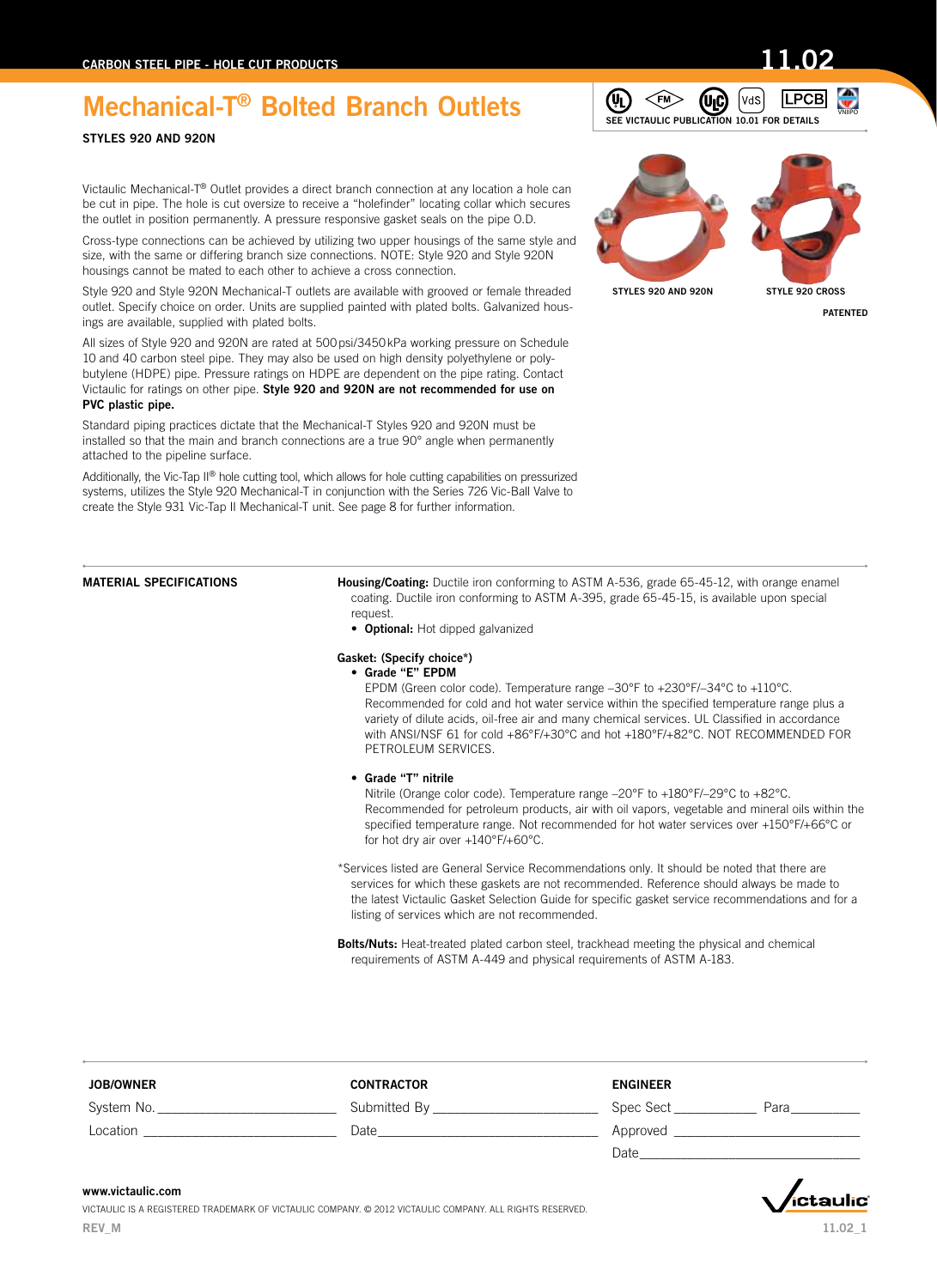## STYLES 920 AND 920N

DIMENSIONS



GROOVED OUTLET



FEMALE THREADED OUTLET

- Provides a direct branch connection at any location where a hole can be cut in the pipe
- A pressure responsive gasket provides the seal
- Request Publication 11.03 for Mechanical-T cross assemblies
- Pressure rated up to 500 psi/3450 kPa on steel pipe; also available for use with HDPE pipe
- Sizes from  $2 \times \frac{1}{2}$ 750  $\times$  15 mm through  $8 \times 4^{\circ}/200 \times 100$  mm

### **Important Notes:**

Style 920 and Style 920N housings cannot be mated to one another to achieve cross connections.

|                      |          | Size                                                       | <b>Style</b><br>No. | Max. Work<br><b>Pressure@</b> |                                               |                                         |                                               | <b>Dimensions</b>                            |                          |                          |                          | Approx.<br><b>Weight Each</b> |                    |
|----------------------|----------|------------------------------------------------------------|---------------------|-------------------------------|-----------------------------------------------|-----------------------------------------|-----------------------------------------------|----------------------------------------------|--------------------------|--------------------------|--------------------------|-------------------------------|--------------------|
|                      |          | Run × Branch<br><b>Nominal Size</b><br><b>Inches</b><br>mm | 920<br>or<br>920N   | psi<br>kPa                    | Hole<br><b>Diameter</b><br>$+0.13$<br>$-0.00$ | $T^{\star\star}$<br><b>Inches</b><br>mm | $V \ddagger #$<br>Thd.<br><b>Inches</b><br>mm | $V^{\dagger}$<br>Grv.<br><b>Inches</b><br>mm | W<br><b>Inches</b><br>mm | Y<br><b>Inches</b><br>mm | z<br><b>Inches</b><br>mm | Female<br>Thd.<br>Lbs.<br>kg  | Grv.<br>Lbs.<br>kg |
| $\overline{2}$<br>50 | $\times$ | $\frac{1}{2}$ (a) $\alpha$<br>15                           | 920N                | 500<br>3450                   | 1.50<br>38.1                                  | 2.00<br>51                              | 2.53<br>64                                    |                                              | 1.61<br>41               | 5.35<br>136              | 2.75<br>70               | 3.1<br>1.5                    |                    |
|                      |          | 3/ <sub>4</sub> (a) ¤<br>20                                | 920N                | 500<br>3450                   | 1.50<br>38.1                                  | 1.97<br>50                              | 2.53<br>64                                    |                                              | 1.61<br>41               | 5.35<br>136              | 2.75<br>70               | 3.1<br>1.5                    |                    |
|                      |          | $1$ (a) $\alpha$<br>25                                     | 920N                | 500<br>3450                   | 1.50<br>38.1                                  | 1.85<br>47                              | 2.53<br>64                                    |                                              | 1.61<br>41               | 5.35<br>136              | 2.75<br>70               | 3.0<br>1.4                    |                    |
|                      |          | $1\frac{1}{4}$ (a) $+\pi$<br>32                            | 920N                | 500<br>3450                   | 1.75<br>44.5                                  | 2.05<br>52                              | 2.75<br>70                                    | 3.00<br>76                                   | 1.61<br>41               | 5.35<br>136              | 3.00<br>76               | 3.5<br>1.7                    | 3.2<br>1.5         |
|                      |          | $1\frac{1}{2}$ (a) $+\pi$<br>40                            | 920N                | 500<br>3450                   | 1.75<br>44.5                                  | 2.03<br>52                              | 2.75<br>70                                    | 3.12<br>79                                   | 1.61<br>41               | 5.35<br>136              | 3.25<br>83               | 3.6<br>1.7                    | 3.2<br>1.5         |
| $2\frac{1}{2}$<br>65 | $\times$ | $\frac{1}{2}$ (a) $\frac{5}{2}$<br>15                      | 920N                | 500<br>3450                   | 1.50<br>38.1                                  | 2.21<br>56                              | 2.74<br>70                                    |                                              | 1.82<br>46               | 5.64<br>143              | 2.75<br>70               | 3.0<br>1.4                    |                    |
|                      |          | 3/ <sub>4</sub> (a) §¤<br>20                               | 920N                | 500<br>3450                   | 1.50<br>38.1                                  | 2.18<br>55                              | 2.74<br>70                                    |                                              | 1.82<br>46               | 5.64<br>143              | 2.75<br>70               | 3.0<br>1.4                    |                    |
|                      |          | $1(a)$ §¤<br>25                                            | 920N                | 500<br>3450                   | 1.50<br>38.1                                  | 2.06<br>52                              | 2.74<br>70                                    |                                              | 1.82<br>46               | 5.64<br>143              | 2.75<br>70               | 2.9<br>1.4                    |                    |
|                      |          | $1\frac{1}{4} + (a) \times$<br>32                          | 920N                | 500<br>3450                   | 1.75<br>44.5                                  | 2.30<br>58                              | 3.00<br>76                                    | 3.25<br>83                                   | 1.82<br>46               | 6.29<br>160              | 3.00<br>76               | 3.5<br>1.7                    | 3.2<br>1.5         |
|                      |          | $1\frac{1}{2} + (a) \times$<br>40                          | 920N                | 500<br>3450                   | 2.00<br>50.8                                  | 2.28<br>58                              | 3.00<br>76                                    | 3.25<br>83                                   | 1.82<br>46               | 6.26<br>159              | 3.25<br>83               | 3.6<br>1.7                    | 3.3<br>1.6         |
| 76.1                 | $\times$ | $\frac{1}{2}$ (a)<br>15                                    | 920N                | 300<br>2065                   | 1.50<br>38.1                                  | 2.22<br>56                              | 2.75<br>70                                    |                                              | 2.25<br>57               | 6.46<br>164              | 3.18<br>81               | 3.9<br>1.8                    |                    |
|                      |          | $\frac{3}{4}$ (a)<br>20                                    | 920N                | 300<br>2065                   | 1.50<br>38.1                                  | 2.19<br>56                              | 2.75<br>70                                    |                                              | 2.25<br>57               | 6.46<br>164              | 3.18<br>81               | 3.9<br>1.8                    |                    |
|                      |          | 1(a)<br>25                                                 | 920N                | 300<br>2065                   | 1.50<br>38.1                                  | 2.07<br>53                              | 2.75<br>70                                    |                                              | 2.25<br>57               | 6.46<br>164              | 3.18<br>81               | 3.8<br>1.7                    |                    |
|                      |          | $1\frac{1}{4}$ (a) $\alpha$<br>32                          | 920N                | 500<br>3450                   | 1.75<br>44.5                                  | 2.30<br>58                              | 3.00<br>76                                    | 3.31<br>84                                   | 1.92<br>49               | 6.29<br>160              | 3.00<br>76               | 3.5<br>1.6                    | 3.2<br>1.5         |
|                      |          | $1\frac{1}{2}$ (a) $\alpha$<br>40                          | 920N                | 500<br>3450                   | 2.00<br>50.8                                  | 2.28<br>58                              | 3.00<br>76                                    | 3.31<br>84                                   | 1.92<br>49               | 6.29<br>160              | 3.25<br>83               | 3.5<br>1.6                    | 3.3<br>1.5         |
| 3<br>80              | $\times$ | $\frac{1}{2}$ (a) $\alpha$<br>15                           | 920N                | 500<br>3450                   | 1.50<br>38.1                                  | 2.52<br>64                              | 3.05<br>78                                    |                                              | 2.28<br>58               | 6.15<br>156              | 2.75<br>70               | 3.4<br>1.6                    |                    |
|                      |          | 3⁄4 (a) ¤<br>20                                            | 920N                | 500<br>3450                   | 1.50<br>38.1                                  | 2.49<br>63                              | 3.05<br>78                                    |                                              | 2.28<br>58               | 6.15<br>156              | 2.75<br>70               | 3.4<br>1.6                    |                    |
|                      |          | 1(a)<br>25                                                 | 920N                | 500<br>3450                   | 1.50<br>38.1                                  | 2.38<br>61                              | 3.06<br>78                                    |                                              | 2.28<br>58               | 6.15<br>156              | 2.75<br>70               | 3.3<br>1.6                    |                    |
|                      |          | $1\frac{1}{4}$ (a) $+\pi$<br>32(b)                         | 920N                | 500<br>3450                   | 1.75<br>44.5                                  | 2.55<br>65                              | 3.25<br>83                                    | 3.56<br>90                                   | 2.28<br>58               | 6.15<br>156              | 3.00<br>76               | 3.8<br>1.8                    | 3.7<br>1.8         |
|                      |          | $1\frac{1}{2}$ (a) $+\pi$<br>40(b)                         | 920N                | 500<br>3450                   | 2.00<br>50.8                                  | 2.78<br>71                              | 3.50<br>89                                    | 3.56<br>90                                   | 2.28<br>58               | 6.15<br>156              | 3.25<br>83               | 4.1<br>1.9                    | 3.8<br>1.8         |
|                      |          | $2(a)$ $\alpha$<br>50                                      | 920N                | 500<br>3450                   | 2.50<br>63.5                                  | 2.75<br>70                              | 3.50<br>89                                    | 3.56<br>90                                   | 2.28<br>58               | 6.75<br>172              | 3.88<br>99               | 4.9<br>2.3                    | 4.6<br>2.1         |
| $3\frac{1}{2}$<br>90 | $\times$ | $\overline{2}$<br>50                                       | 920N                | 500<br>3450                   | 2.50<br>63.5                                  | 3.00<br>76                              |                                               | 3.75<br>95                                   | 2.44<br>62               | 6.72<br>171              | 3.88<br>99               |                               | 3.8<br>1.8         |
|                      |          |                                                            |                     |                               |                                               |                                         | TABLE CONTINUED ON PG. 3                      |                                              |                          |                          |                          |                               |                    |

\*\* Center of run to engaged pipe end, female threaded outlet only (dimensions approximate).

† Available with grooved or female threaded outlet. Specify choice on order.

‡ Center of run to end of fitting.

# Female threaded outlets are available to NPT and BSPT specifications.

@ See page 7 for Fire Protection approvals and pressure ratings.

(a) British Standard female pipe threaded outlet is available as listed. Specify "BSPT" clearly on order. (b)For 76.1mm threaded outlet, specify 2½" BSPT clearly on order.

§ Vds approved for fire protection services

¤ LPCB approved for fire protection services

Ø Approved for use in China by Tianjin Approvals Company.

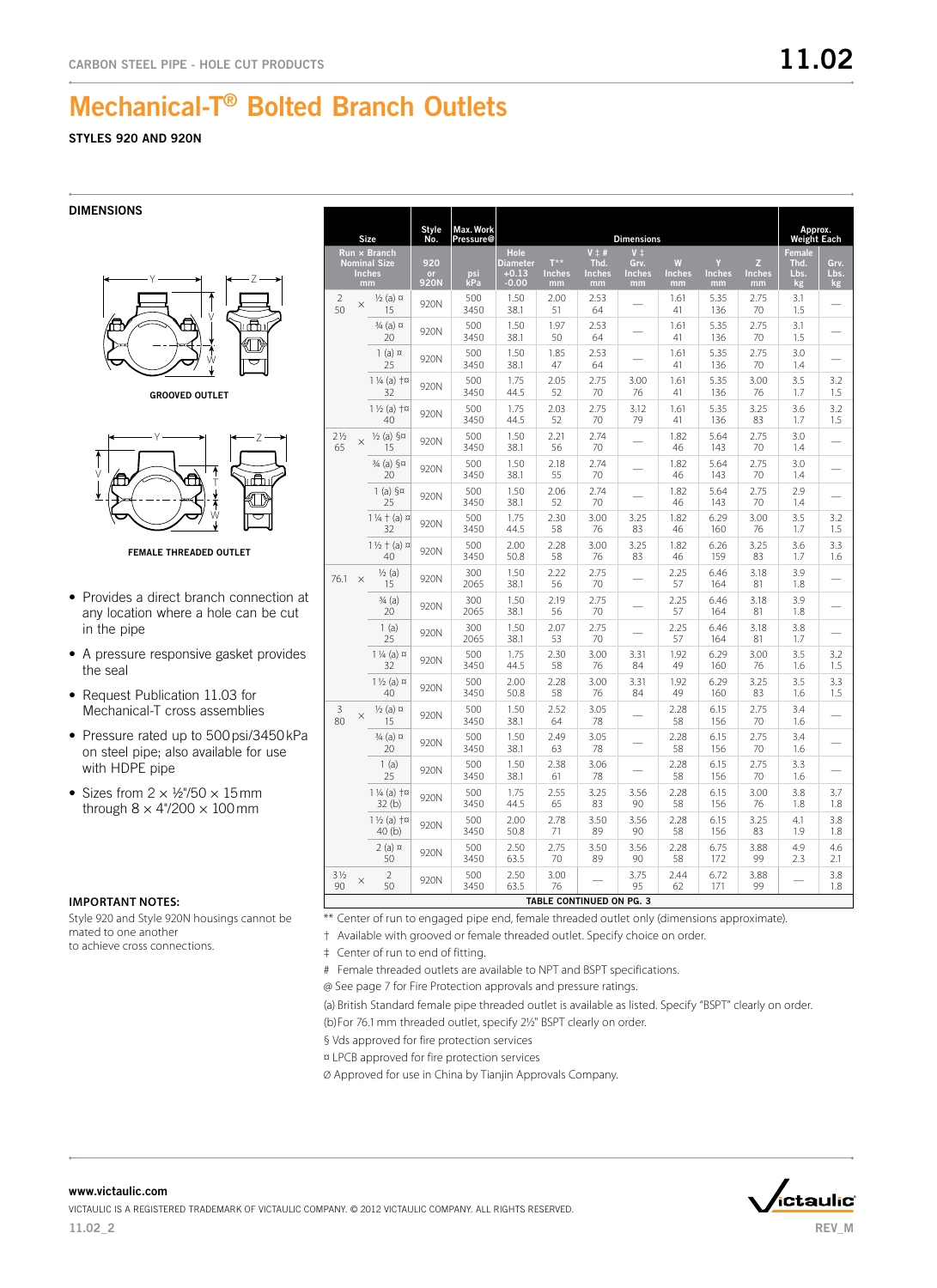## STYLES 920 AND 920N

DIMENSIONS



GROOVED OUTLET



FEMALE THREADED OUTLET

- Provides a direct branch connection at any location where a hole can be cut in the pipe
- A pressure responsive gasket provides the seal
- Request Publication 11.03 for Mechanical-T cross assemblies
- Pressure rated up to 500 psi/3450 kPa on steel pipe; also available for use with HDPE pipe
- Sizes from  $2 \times \frac{1}{2}$ 750  $\times$  15 mm through  $8 \times 4$ "/200  $\times$  100 mm

### **Important Notes:**

Style 920 and Style 920N housings cannot be mated to one another to achieve cross connections.

|                                                                                                                                                                                                                                                                                                                                                                                                               |                                    | <b>Style</b><br>No. | Max. Work   |              |             |                          |                              |                           |             |             | Approx.<br><b>Weight Each</b> |            |
|---------------------------------------------------------------------------------------------------------------------------------------------------------------------------------------------------------------------------------------------------------------------------------------------------------------------------------------------------------------------------------------------------------------|------------------------------------|---------------------|-------------|--------------|-------------|--------------------------|------------------------------|---------------------------|-------------|-------------|-------------------------------|------------|
| Size<br><b>Dimensions</b><br>Pressure@<br>$V \pm #$<br>$V$ $\pm$<br>$Run \times Branch$<br>Hole<br><b>Nominal Size</b><br>920<br><b>Diameter</b><br>$T^{\star\star}$<br>Thd.<br>Grv.<br>W<br>$+0.13$<br><b>Inches</b><br><b>Inches</b><br><b>Inches</b><br>Inches<br>psi<br><b>Inches</b><br><b>Inches</b><br>or<br>kPa<br>920N<br>$-0.00$<br>mm<br>mm<br>mm<br>mm<br>mm<br>mm<br>TABLE CONTINUED FROM PAGE 2 |                                    |                     |             |              |             | z<br><b>Inches</b><br>mm | Female<br>Thd.<br>Lbs.<br>kg | Grv.<br>Lbs.<br><b>kg</b> |             |             |                               |            |
| 4<br>$\times$<br>100                                                                                                                                                                                                                                                                                                                                                                                          | $\frac{1}{2}$ (a) $\alpha$<br>15   | 920N                | 500<br>3450 | 1.50<br>38.1 | 3.03<br>77  | 3.56<br>90               |                              | 2.69<br>68                | 7.01<br>178 | 2.75<br>70  | 3.7<br>1.8                    |            |
|                                                                                                                                                                                                                                                                                                                                                                                                               | $\frac{3}{4}$ (a) $\pi$<br>20      | 920N                | 500<br>3450 | 1.50<br>38.1 | 3.00<br>76  | 3.56<br>90               |                              | 2.69<br>68                | 7.01<br>178 | 2.75<br>70  | 3.7<br>1.8                    |            |
|                                                                                                                                                                                                                                                                                                                                                                                                               | $1$ (a) $\alpha$<br>25             | 920N                | 500<br>3450 | 1.50<br>38.1 | 2.88<br>73  | 3.56<br>90               |                              | 2.69<br>68                | 7.01<br>178 | 2.75<br>70  | 3.6<br>1.8                    |            |
|                                                                                                                                                                                                                                                                                                                                                                                                               | $1\frac{1}{4}$ (a) $+\pi$<br>32(b) | 920N                | 500<br>3450 | 1.75<br>44.5 | 3.08<br>78  | 3.78<br>96               | 4.00<br>102                  | 2.69<br>68                | 7.01<br>178 | 3.00<br>76  | 4.0<br>1.9                    | 3.6<br>1.8 |
|                                                                                                                                                                                                                                                                                                                                                                                                               | $1\frac{1}{2}$ (a) $+\pi$<br>40(b) | 920N                | 500<br>3450 | 2.00<br>50.8 | 3.28<br>83  | 4.00<br>102              | 4.00<br>102                  | 2.69<br>68                | 7.01<br>178 | 3.25<br>83  | 4.2<br>2.0                    | 3.9<br>1.9 |
|                                                                                                                                                                                                                                                                                                                                                                                                               | $2(a)$ $+a$<br>50                  | 920N                | 500<br>3450 | 2.50<br>63.5 | 3.25<br>83  | 4.00<br>102              | 4.00<br>102                  | 2.69<br>68                | 7.01<br>178 | 3.88<br>99  | 5.0<br>2.3                    | 4.6<br>2.1 |
|                                                                                                                                                                                                                                                                                                                                                                                                               | $2\frac{1}{2}$ (a) $\dagger$<br>65 | 920                 | 500<br>3450 | 2.75<br>69.9 | 2.88<br>73  | 4.00<br>102              | 4.00<br>102                  | 2.69<br>68                | 7.34<br>186 | 4.63<br>118 | 5.8<br>2.6                    | 5.0<br>2.3 |
|                                                                                                                                                                                                                                                                                                                                                                                                               | 76.1 mm                            | 920                 | 500<br>3450 | 2.75<br>69.9 | 2.88<br>73  |                          | 4.00<br>102                  | 2.69<br>68                | 7.34<br>186 | 4.63<br>118 |                               | 6.4<br>2.9 |
|                                                                                                                                                                                                                                                                                                                                                                                                               | $3(a)$ †<br>80                     | 920                 | 500<br>3450 | 3.50<br>88.9 | 3.31<br>84  | 4.50<br>114              | 4.12<br>105                  | 2.69<br>68                | 7.73<br>196 | 5.12<br>130 | 8.4<br>3.8                    | 6.4<br>2.9 |
| $108.0 \times$                                                                                                                                                                                                                                                                                                                                                                                                | $1\frac{1}{4}$ (a) $\alpha$<br>32  | 920N                | 500<br>3450 | 1.75<br>44.5 | 3.08<br>78  | 3.78<br>96               |                              | 2.63<br>67                | 7.64<br>194 | 3.05<br>78  | 5.0<br>2.3                    |            |
|                                                                                                                                                                                                                                                                                                                                                                                                               | $1\frac{1}{2}$ (a) $\alpha$<br>40  | 920N                | 500<br>3450 | 2.00<br>50.8 | 3.28<br>83  | 4.00<br>102              |                              | 2.63<br>67                | 7.64<br>194 | 3.25<br>83  | 5.0<br>2.3                    |            |
|                                                                                                                                                                                                                                                                                                                                                                                                               | 2(a)<br>50                         | 920N                | 500<br>3450 | 2.50<br>63.5 | 3.25<br>83  | 4.00<br>102              |                              | 2.63<br>67                | 7.64<br>194 | 4.00<br>102 | 4.0<br>1.9                    |            |
|                                                                                                                                                                                                                                                                                                                                                                                                               | 76.1 mm                            | 920                 | 500<br>3450 | 2.75<br>69.9 | 2.88<br>73  | 4.00<br>102              | 4.00<br>102                  | 2.63<br>67                | 7.64<br>194 | 4.29<br>109 | 8.0<br>3.6                    | 7.8<br>3.5 |
|                                                                                                                                                                                                                                                                                                                                                                                                               | 3(a)<br>80                         | 920                 | 500<br>3450 | 3.50<br>88.9 | 3.31<br>84  | 4.50<br>114              | 4.50<br>114                  | 2.63<br>67                | 7.63<br>194 | 4.88<br>124 | 6.8<br>3.1                    | 6.5<br>3.0 |
| 5<br>$\times$<br>125                                                                                                                                                                                                                                                                                                                                                                                          | $1\frac{1}{2}$ (a) $\dagger$<br>40 | 920                 | 500<br>3450 | 2.00<br>50.8 | 4.03<br>102 | 4.75<br>121              | 4.75<br>121                  | 3.16<br>80                | 9.70<br>246 | 3.69<br>94  | 7.4<br>3.4                    | 7.6<br>3.4 |
|                                                                                                                                                                                                                                                                                                                                                                                                               | $2(a)$ †<br>50                     | 920                 | 500<br>3450 | 2.50<br>63.5 | 4.00<br>102 | 4.75<br>121              | 4.75<br>121                  | 3.16<br>80                | 9.70<br>246 | 4.38<br>111 | 8.2<br>3.7                    | 8.0<br>3.6 |
|                                                                                                                                                                                                                                                                                                                                                                                                               | $2\frac{1}{2}$ (a) $\dagger$<br>65 | 920                 | 500<br>3450 | 2.75<br>69.9 | 3.63<br>92  | 4.75<br>121              | 4.75<br>121                  | 3.16<br>80                | 9.70<br>246 | 4.63<br>118 | 8.3<br>3.8                    | 7.9<br>3.6 |
|                                                                                                                                                                                                                                                                                                                                                                                                               | 76.1 mm ¤                          | 920                 | 500<br>3450 | 2.75<br>69.9 | 3.75<br>95  |                          | 4.75<br>121                  | 3.16<br>80                | 9.70<br>246 | 4.63<br>118 |                               | 8.0<br>3.6 |
|                                                                                                                                                                                                                                                                                                                                                                                                               | $3(a)$ †<br>80                     | 920                 | 500<br>3450 | 3.50<br>88.9 | 3.81<br>97  | 5.00<br>127              | 4.63<br>118                  | 3.16<br>80                | 9.70<br>246 | 5.31<br>135 | 8.4<br>3.8                    | 8.8<br>4.0 |
| 133.0 $\times$                                                                                                                                                                                                                                                                                                                                                                                                | $\overline{2}$<br>50               | 920N                | 500<br>3450 | 2.50<br>63.5 | 3.75<br>95  | 4.50<br>114              |                              | 3.17<br>81                | 8.00<br>203 | 3.88<br>99  | 8.0<br>3.6                    |            |
|                                                                                                                                                                                                                                                                                                                                                                                                               | $\overline{3}$<br>80               | 920                 | 500<br>3450 | 3.50<br>88.9 | 3.81<br>97  | 5.00<br>127              |                              | 3.00<br>76                | 9.46<br>240 | 5.31<br>135 | 8.0<br>3.6                    |            |
|                                                                                                                                                                                                                                                                                                                                                                                                               | <b>TABLE CONTINUED ON PG. 4</b>    |                     |             |              |             |                          |                              |                           |             |             |                               |            |

\*\* Center of run to engaged pipe end, female threaded outlet only (dimensions approximate).

† Available with grooved or female threaded outlet. Specify choice on order.

‡ Center of run to end of fitting.

# Female threaded outlets are available to NPT and BSPT specifications.

@ See page 7 for Fire Protection approvals and pressure ratings.

(a) British Standard female pipe threaded outlet is available as listed. Specify "BSPT" clearly on order. (b)For 76.1mm threaded outlet, specify 2½" BSPT clearly on order.

§ Vds approved for fire protection services

¤ LPCB approved for fire protection services

Ø Approved for use in China by Tianjin Approvals Company.

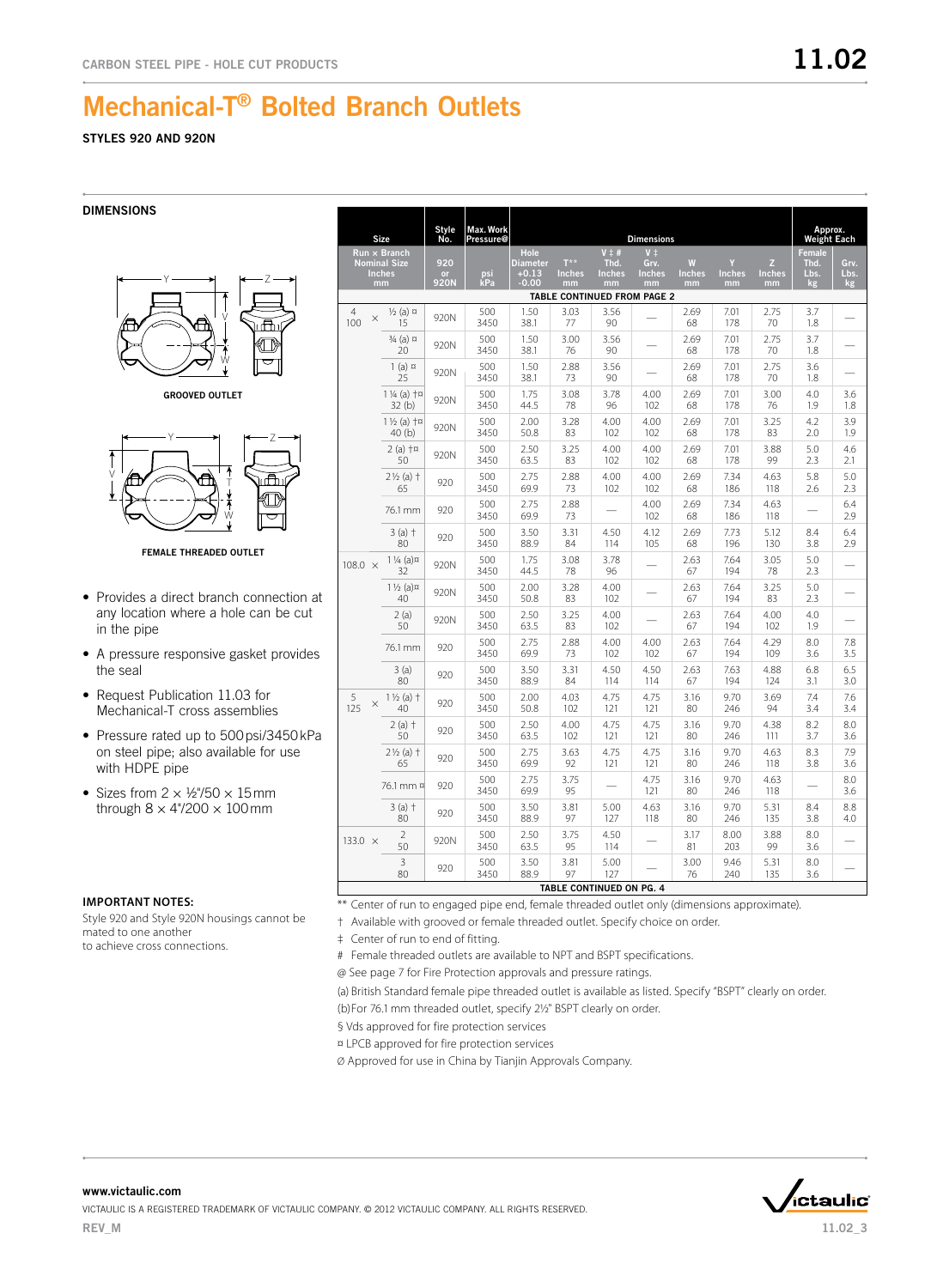## STYLES 920 AND 920N

### DIMENSIONS

![](_page_3_Figure_4.jpeg)

GROOVED OUTLET

![](_page_3_Figure_6.jpeg)

FEMALE THREADED OUTLET

- Provides a direct branch connection at any location where a hole can be cut in the pipe
- A pressure responsive gasket provides the seal
- Request Publication 11.03 for Mechanical-T cross assemblies
- Pressure rated up to 500 psi/3450 kPa on steel pipe; also available for use with HDPE pipe
- Sizes from  $2 \times \frac{1}{2}$ 750  $\times$  15 mm through  $8 \times 4^{\circ}/200 \times 100$  mm

|                                                                   | Size                                  | No.                      | Pressure@   |                                                      |                                         |                                               | <b>Dimensions</b>                             |                          |                          |                          | <b>Weight Each</b>                  |                    |
|-------------------------------------------------------------------|---------------------------------------|--------------------------|-------------|------------------------------------------------------|-----------------------------------------|-----------------------------------------------|-----------------------------------------------|--------------------------|--------------------------|--------------------------|-------------------------------------|--------------------|
| $Run \times Branch$<br><b>Nominal Size</b><br><b>Inches</b><br>mm |                                       | 920<br><b>or</b><br>920N | psi<br>kPa  | <b>Hole</b><br><b>Diameter</b><br>$+0.13$<br>$-0.00$ | $T^{\star\star}$<br><b>Inches</b><br>mm | $V \ddagger #$<br>Thd.<br><b>Inches</b><br>mm | $V$ $\ddagger$<br>Grv.<br><b>Inches</b><br>mm | W<br><b>Inches</b><br>mm | Y<br><b>Inches</b><br>mm | Z<br><b>Inches</b><br>mm | <b>Female</b><br>Thd.<br>Lbs.<br>kg | Grv.<br>Lbs.<br>kg |
|                                                                   |                                       |                          |             |                                                      |                                         |                                               | TABLE CONTINUED FROM PAGE 3                   |                          |                          |                          |                                     |                    |
| 139.7 $\times$                                                    | $11/2 +$<br>40                        | 920N                     | 500<br>3450 | 2.00<br>50.8                                         | 3.78<br>96                              | 4.50<br>114                                   |                                               | 3.30<br>84               | 8.23<br>209              | 3.25<br>83               | 7.0<br>3.2                          |                    |
|                                                                   | $2+$<br>50                            | 920N                     | 500<br>3450 | 2.50<br>63.5                                         | 3.75<br>95                              | 4.50<br>114                                   |                                               | 3.30<br>84               | 8.23<br>209              | 3.88<br>99               | 9.0<br>4.1                          |                    |
| 6<br>$\times$<br>150                                              | $1\frac{1}{4}$ (a)<br>32(b)           | 920N                     | 500<br>3450 | 1.75<br>44.5                                         | 4.43<br>112                             | 5.13<br>130                                   | 5.13<br>130                                   | 3.79<br>96               | 9.15<br>232              | 3.25<br>83               | 5.1<br>2.3                          | 4.8<br>2.2         |
|                                                                   | $1\frac{1}{2}$ (a) $+\infty$<br>40(b) | 920N                     | 500<br>3450 | 2.00<br>50.8                                         | 4.40<br>112                             | 5.13<br>130                                   | 5.13<br>130                                   | 3.79<br>96               | 9.15<br>232              | 3.25<br>83               | 5.4<br>2.4                          | 5.1<br>2.3         |
|                                                                   | $2(a)$ $+a$<br>50                     | 920N                     | 500<br>3450 | 2.50<br>63.5                                         | 4.38<br>111                             | 5.13<br>130                                   | 5.13<br>130                                   | 3.79<br>96               | 9.15<br>232              | 3.88<br>99               | 6.0<br>2.7                          | 5.6<br>2.5         |
|                                                                   | 2 <sub>2</sub><br>65                  | 920                      | 500<br>3450 | 2.75<br>69.9                                         | 4.01<br>110                             | 5.13<br>130                                   | 5.12<br>130                                   | 3.69<br>94               | 10.51<br>267             | 4.63<br>118              | 8.3<br>3.8                          | 7.6<br>3.4         |
|                                                                   | 76.1 mm ¤                             | 920                      | 500<br>3450 | 2.75<br>69.9                                         | 4.15<br>105                             |                                               | 5.21<br>132                                   | 3.69<br>94               | 10.51<br>267             | 4.63<br>118              |                                     | 8.4<br>3.8         |
|                                                                   | $3(a)$ †<br>80                        | 920                      | 500<br>3450 | 3.50<br>88.9                                         | 4.31<br>110                             | 5.50<br>140                                   | 5.13<br>130                                   | 3.69<br>94               | 10.51<br>267             | 5.31<br>135              | 9.9<br>4.5                          | 8.4<br>3.8         |
|                                                                   | $4$ (a) $+\pi$<br>100                 | 920                      | 500<br>3450 | 4.50<br>114.3                                        | 3.81<br>97                              | 5.75<br>146                                   | 5.38<br>137                                   | 3.69<br>94               | 10.51<br>267             | 6.25<br>159              | 10.1<br>4.6                         | 10.1<br>4.6        |
| 159.0 $\times$                                                    | $1\frac{1}{2}$ (a)<br>40              | 920N                     | 500<br>3450 | 2.00<br>50.8                                         | 4.41<br>112                             | 5.13<br>130                                   |                                               | 3.63<br>92               | 9.40<br>239              | 3.25<br>83               | 7.8<br>3.5                          |                    |
|                                                                   | 2(a)<br>50                            | 920N                     | 500<br>3450 | 2.50<br>63.5                                         | 4.38<br>111                             | 5.13<br>130                                   |                                               | 3.63<br>92               | 9.40<br>239              | 3.88<br>99               | 8.0<br>3.6                          |                    |
|                                                                   | 76.1 mm                               | 920                      | 500<br>3450 | 2.75<br>69.9                                         | 4.38<br>111                             | 5.50<br>140                                   | 5.13<br>130                                   | 3.63<br>92               | 9.40<br>239              | 4.63<br>118              | 9.5<br>4.3                          | 9.5<br>4.3         |
|                                                                   | $\mathsf 3$<br>80                     | 920                      | 500<br>3450 | 3.50<br>88.9                                         | 4.31<br>110                             | 5.50<br>140                                   | 5.13<br>130                                   | 3.63<br>92               | 9.40<br>239              | 5.31<br>135              | 8.1<br>3.7                          | 14.0<br>6.4        |
|                                                                   | 108.0 mm                              | 920                      | 500<br>3450 | 4.50<br>114.3                                        | 4.45<br>113                             |                                               | 5.38<br>137                                   | 3.63<br>92               | 9.40<br>239              | 6.12<br>155              |                                     | 10.0<br>4.5        |
|                                                                   | $\overline{4}$<br>100                 | 920                      | 500<br>3450 | 4.50<br>114.3                                        | 3.81<br>96.80                           | 5.75<br>146                                   |                                               | 3.63<br>92               | 9.40<br>239              | 6.25<br>159              | 18.0<br>8.2                         |                    |
|                                                                   |                                       |                          |             |                                                      | TABLE CONTINUED ON PG. 5                |                                               |                                               |                          |                          |                          |                                     |                    |

\*\* Center of run to engaged pipe end, female threaded outlet only (dimensions approximate).

† Available with grooved or female threaded outlet. Specify choice on order.

‡ Center of run to end of fitting.

# Female threaded outlets are available to NPT and BSPT specifications.

@ See page 7 for Fire Protection approvals and pressure ratings.

(a) British Standard female pipe threaded outlet is available as listed. Specify "BSPT" clearly on order. (b)For 76.1mm threaded outlet, specify 2½" BSPT clearly on order.

§ Vds approved for fire protection services

Style

Max. Work

¤ LPCB approved for fire protection services

Ø Approved for use in China by Tianjin Approvals Company.

## **Important Notes:**

Style 920 and Style 920N housings cannot be mated to one another to achieve cross connections.

![](_page_3_Picture_25.jpeg)

Approx.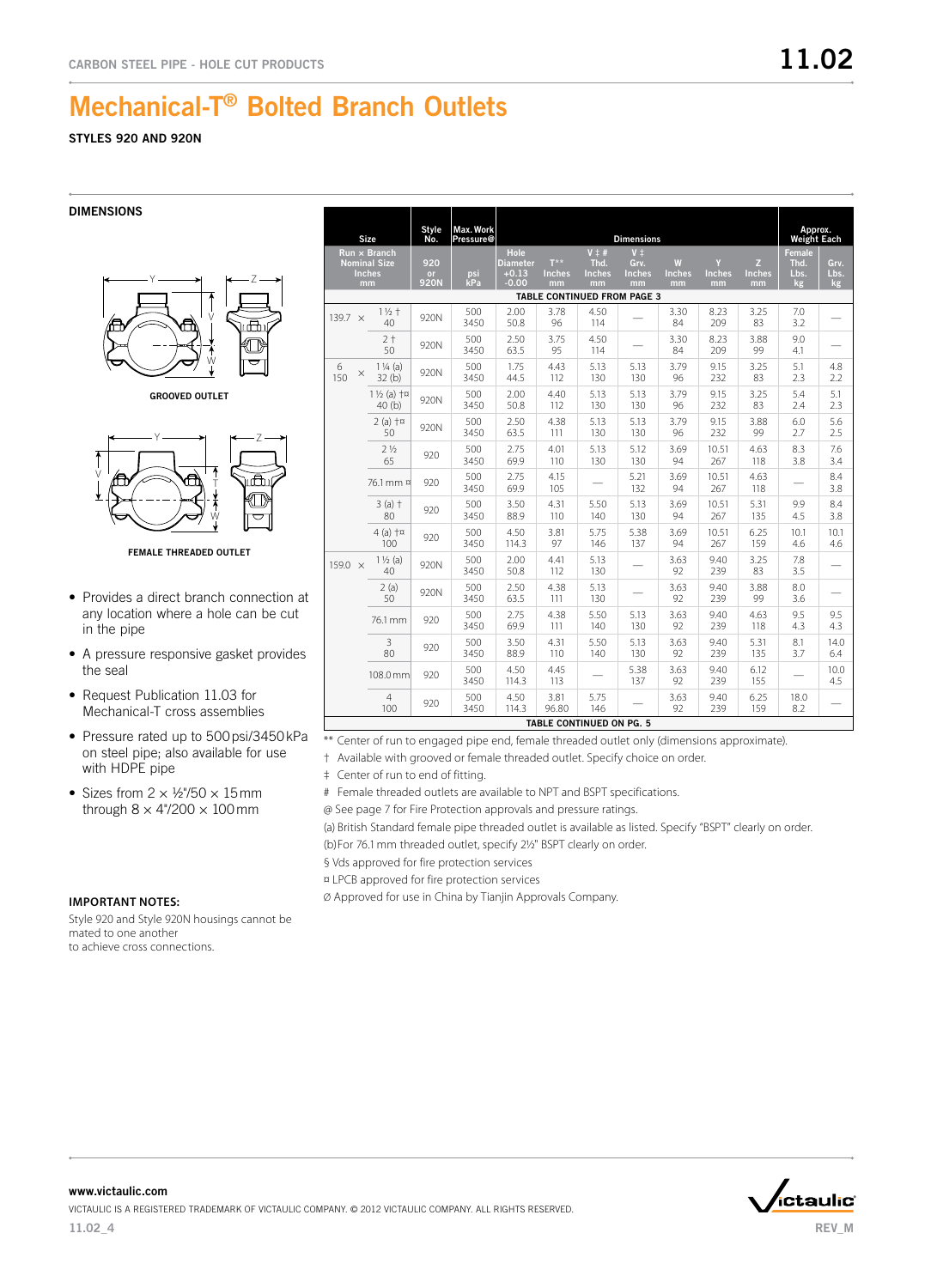## STYLES 920 AND 920N

**DIMENSIONS** 

![](_page_4_Figure_4.jpeg)

GROOVED OUTLET

![](_page_4_Figure_6.jpeg)

FEMALE THREADED OUTLET

- Provides a direct branch connection at any location where a hole can be cut in the pipe
- A pressure responsive gasket provides the seal
- Request Publication 11.03 for Mechanical-T cross assemblies
- Pressure rated up to 500 psi/3450 kPa on steel pipe; also available for use with HDPE pipe
- Sizes from  $2 \times \frac{1}{2}$ 750  $\times$  15 mm through  $8 \times 4\frac{\prime}{200} \times 100$  mm

|                                                                   | <b>Size</b>                        | Style<br>No.             | Max. Work<br>Pressure@ |                                               |                                         |                                        | <b>Dimensions</b>                        |                          |                          |                          | Approx.<br><b>Weight Each</b> |                    |
|-------------------------------------------------------------------|------------------------------------|--------------------------|------------------------|-----------------------------------------------|-----------------------------------------|----------------------------------------|------------------------------------------|--------------------------|--------------------------|--------------------------|-------------------------------|--------------------|
| $Run \times Branch$<br><b>Nominal Size</b><br><b>Inches</b><br>mm |                                    | 920<br>or<br><b>920N</b> | psi<br>kPa             | Hole<br><b>Diameter</b><br>$+0.13$<br>$-0.00$ | $T^{\star\star}$<br><b>Inches</b><br>mm | $V \ddagger #$<br>Thd.<br>Inches<br>mm | $V^{\pm}$<br>Grv.<br><b>Inches</b><br>mm | W<br><b>Inches</b><br>mm | Y<br><b>Inches</b><br>mm | z<br><b>Inches</b><br>mm | Female<br>Thd.<br>Lbs.<br>kg  | Grv.<br>Lbs.<br>kg |
|                                                                   |                                    |                          |                        |                                               | TABLE CONTINUED FROM PAGE 4             |                                        |                                          |                          |                          |                          |                               |                    |
| 165.1<br>$\times$                                                 | 1<br>25                            | 920N                     | 500<br>3450            | 1.50<br>38.1                                  | 3.88<br>99                              | 4.56<br>116                            |                                          | 3.79<br>96               | 9.34<br>237              | 2.75<br>70               | 8.0<br>3.6                    |                    |
|                                                                   | $1\frac{1}{4}$ $\alpha$<br>32      | 920N                     | 500<br>3450            | 1.75<br>44.5                                  | 4.43<br>113                             | 5.13<br>130                            |                                          | 3.79<br>96               | 9.34<br>237              | 3.25<br>83               | 8.4<br>3.8                    |                    |
|                                                                   | $1\frac{1}{2}$ (a) $+\pi$<br>40    | 920N                     | 500<br>3450            | 2.00<br>50.8                                  | 4.41<br>112                             | 5.13<br>130                            | 5.13<br>130                              | 3.79<br>96               | 9.34<br>237              | 3.25<br>83               | 8.4<br>3.8                    | 5.4<br>2.4         |
|                                                                   | $2(a)$ †<br>50                     | 920N                     | 500<br>3450            | 2.50<br>63.5                                  | 4.38<br>111                             | 5.13<br>130                            | 5.13<br>130                              | 3.79<br>96               | 9.34<br>237              | 3.88<br>99               | 8.5<br>3.9                    | 6.0<br>2.7         |
|                                                                   | 76.1 mm                            | 920                      | 500<br>3450            | 2.75<br>69.9                                  | 4.01<br>110                             | 5.13<br>130                            | 5.21<br>132                              | 3.63<br>92               | 10.51<br>267             | 4.63<br>118              | 8.6<br>3.9                    | 7.6<br>3.4         |
|                                                                   | $3(a) \dagger \emptyset$<br>80     | 920                      | 500<br>3450            | 3.50<br>88.9                                  | 4.31<br>110                             | 5.50<br>140                            | 5.13<br>130                              | 3.63<br>92               | 10.51<br>267             | 5.31<br>135              | 10.2<br>4.6                   | 8.4<br>3.8         |
|                                                                   | $4(a)$ $+a$<br>100                 | 920                      | 500<br>3450            | 4.50<br>114.3                                 | 3.81<br>97                              | 5.75<br>146                            | 5.38<br>137                              | 3.63<br>92               | 10.51<br>267             | 6.25<br>159              | 10.5<br>4.8                   | 8.4<br>3.8         |
| 8<br>$\times$<br>200                                              | $2(a)$ †<br>50                     | 920                      | 500<br>3450            | 2.75<br>69.9                                  | 5.44<br>138                             | 6.19<br>157                            | 6.25<br>159                              | 4.81<br>122              | 12.42<br>316             | 4.50<br>114              | 11.6<br>5.3                   | 11.6<br>5.3        |
|                                                                   | $2\frac{1}{2}$ (a) $\dagger$<br>65 | 920                      | 500<br>3450            | 2.75<br>69.9                                  | 5.07<br>129                             | 6.19<br>157                            | 6.19<br>157                              | 4.81<br>122              | 12.42<br>316             | 4.50<br>114              | 11.6<br>5.3                   | 11.6<br>5.3        |
|                                                                   | 76.1 mm ¤                          | 920                      | 500<br>3450            | 2.75<br>69.9                                  | 5.25<br>133                             |                                        | 6.25<br>159                              | 4.81<br>122              | 12.42<br>316             | 4.56<br>116              |                               | 11.6<br>5.3        |
|                                                                   | $3(a)$ $+a$<br>80                  | 920                      | 500<br>3450            | 3.50<br>88.9                                  | 5.31<br>135                             | 6.50<br>165                            | 6.50<br>165                              | 4.81<br>122              | 12.42<br>316             | 5.31<br>135              | 12.6<br>5.7                   | 11.6<br>5.3        |
|                                                                   | $4$ (a) $+\pi$<br>100              | 920                      | 500<br>3450            | 4.50<br>114.3                                 | 4.81<br>122                             | 6.75<br>171                            | 6.38<br>162                              | 4.81<br>122              | 12.42<br>316             | 6.25<br>159              | 15.3<br>6.9                   | 12.5<br>5.7        |

- \*\* Center of run to engaged pipe end, female threaded outlet only (dimensions approximate).
- † Available with grooved or female threaded outlet. Specify choice on order.

‡ Center of run to end of fitting.

# Female threaded outlets are available to NPT and BSPT specifications.

@ See page 7 for Fire Protection approvals and pressure ratings.`

(a) British Standard female pipe threaded outlet is available as listed. Specify "BSPT" clearly on order.

(b)For 76.1mm threaded outlet, specify 2½" BSPT clearly on order.

§ Vds approved for fire protection services

¤ LPCB approved for fire protection services

Ø Approved for use in China by Tianjin Approvals Company.

### **Important Notes:**

Style 920 and Style 920N housings cannot be mated to each other to achieve cross connections.

![](_page_4_Picture_26.jpeg)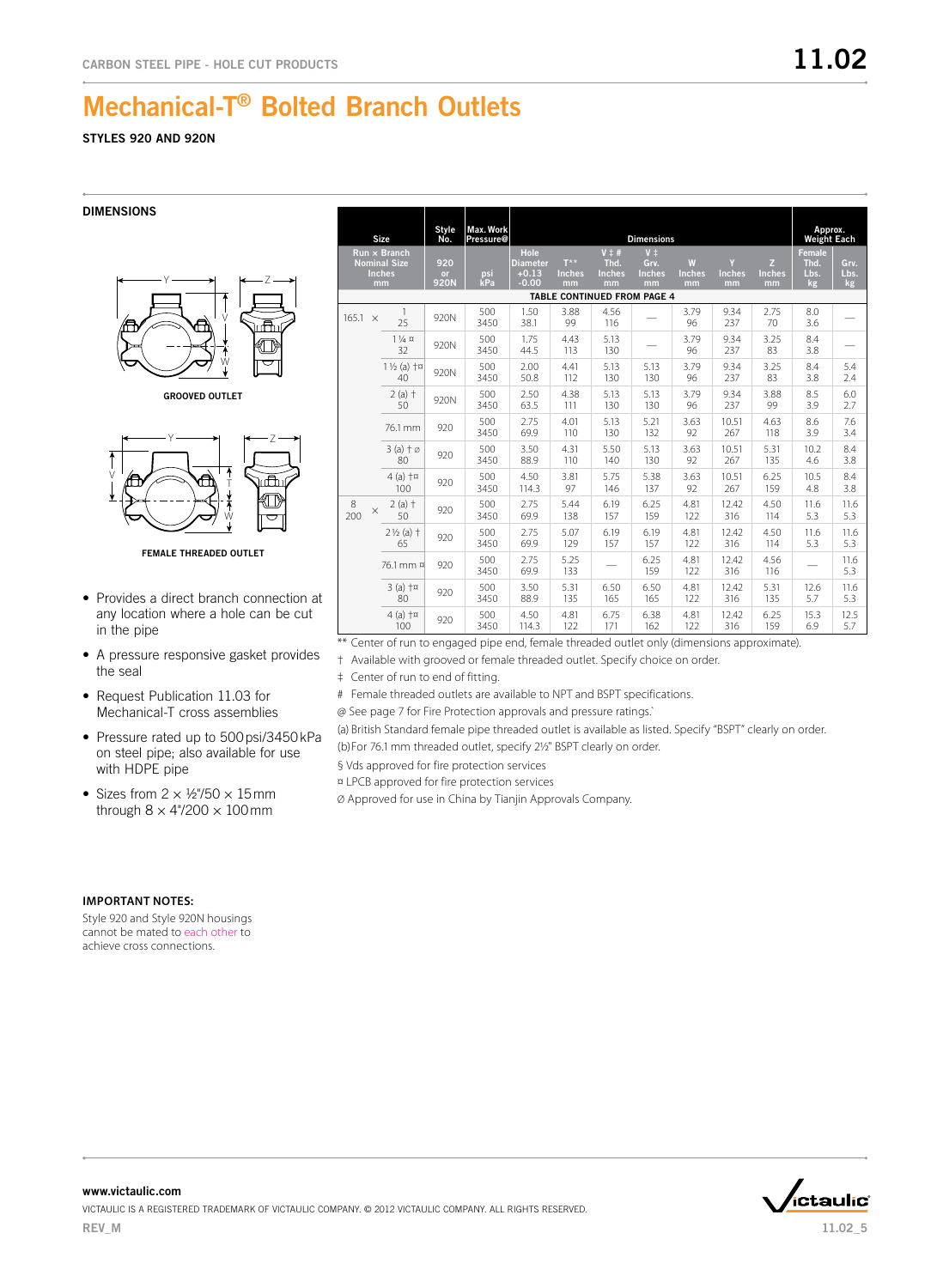# STYLES 920 AND 920N

 $\odot$  $(2)$ 

FLOW DATA FLOW DATA Flow test data has shown that the total head loss between point (1) and (2) for the Style 920, 920N and 929 Mechanical-T® fittings can best be expressed in terms of the pressure difference across the inlet and branch. The pressure difference can be obtained from the relationship below.

### $C_v$  and Kv Values

Values for flow of water at +60°F/+16°C are shown in the table below.

### Formulas for  $C_V/K_v$  Values:

![](_page_5_Figure_10.jpeg)

Where:  $Q =$  Flow (GPM)  $\Delta P$  = Pressure Drop (psi)  $C_{v}$  = Flow Coefficient  $\Delta P = Q^2$  $Q = K_v \times \sqrt{\Delta P}$ 

Where:  $Q = Flow (m<sup>3</sup>/h)$  $\Delta P$  = Pressure Drop (bar)  $K_{c}$  = Flow Coefficient

*Exaggerated for clarity*

| <b>OUTLET SIZE</b>                         |                                | Equivalent Length of<br>Outlet Size Schedule | 40 Carbon Steel Pipe<br>(per UL 213, Sec. 16)<br>$(C = 120)$ t FT | $C_v/K_v$ Values         |                          |  |  |
|--------------------------------------------|--------------------------------|----------------------------------------------|-------------------------------------------------------------------|--------------------------|--------------------------|--|--|
| <b>NOMINAL</b><br><b>DIAMETER</b><br>ln/mm | <b>ACTUAL</b><br>O.D.<br>ln/mm | <b>GROOVED</b>                               | <b>THREADED</b>                                                   | <b>GROOVED</b>           | <b>THREADED</b>          |  |  |
| $\frac{1}{2}$<br>15                        | 0.840<br>21.3                  | ä,                                           | $\overline{2}$                                                    | $\overline{\phantom{a}}$ | 11<br>9.4                |  |  |
| $\frac{3}{4}$<br>20                        | 1.050<br>26.7                  |                                              | $\overline{4}$                                                    |                          | 16<br>13.7               |  |  |
| $\mathbf{1}$<br>25                         | 1.315<br>33.7                  | ٠                                            | 8                                                                 |                          | 21<br>1.8                |  |  |
| $1\frac{1}{4}$<br>32                       | 1.660<br>42.7                  | $5\frac{1}{2}$                               | 6                                                                 | 50<br>42.9               | 48<br>41.1               |  |  |
| $1\frac{1}{2}$<br>40                       | 1.900<br>98.3                  | 11                                           | 11                                                                | 53<br>45.4               | 53<br>45.4               |  |  |
| $\overline{2}$<br>50                       | 2.375<br>60.3                  | 9                                            | 10 <sub>2</sub>                                                   | 112<br>96                | 104<br>89.1              |  |  |
| 2 <sub>1/2</sub><br>65                     | 2.875<br>73.0                  | 20                                           | 12 1/2                                                            | 119<br>102               | 150<br>128.5             |  |  |
| 76.1 mm                                    | 3.000<br>76.1                  | $16*$                                        | $\sim$                                                            | 161<br>138.1             | $\overline{\phantom{a}}$ |  |  |
| 3<br>80                                    | 3.500<br>88.9                  | 14                                           | 15 1/2                                                            | 249<br>213.4             | 237<br>203.1             |  |  |
| $\overline{4}$<br>100                      | 4.500<br>114.3                 | 20                                           | 22                                                                | 421<br>360.8             | 401<br>343.6             |  |  |

ŧ Hazen-Williams coefficient of friction is 120. \* Pipe with a wall thickness of 0.165in./4.2mm.

![](_page_5_Picture_18.jpeg)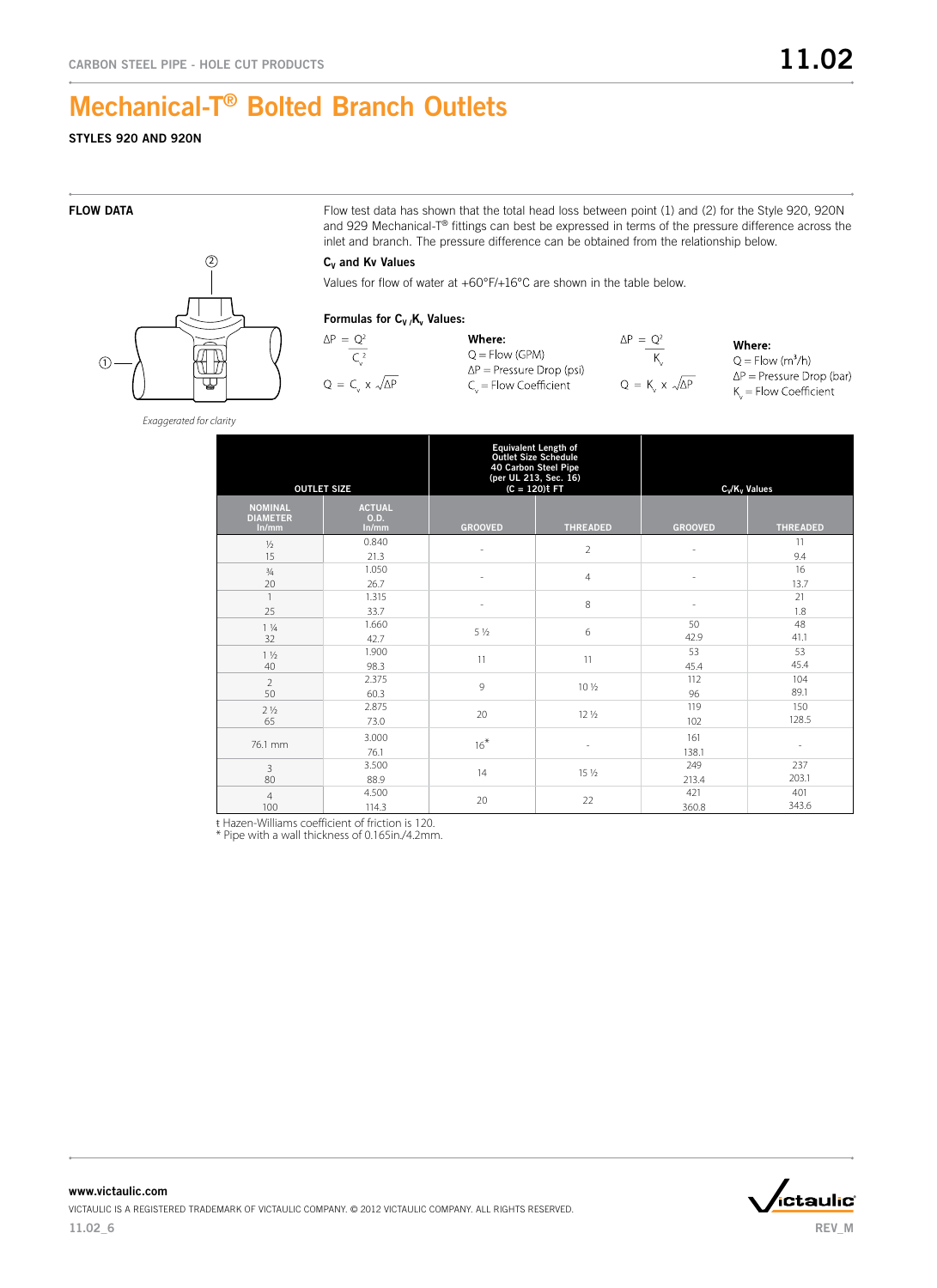### STYLES 920 AND 920N

### FIRE PROTECTION APPROVALS AND PRESSURE RATINGS

The information provided below is based on the latest listing and approval data at the time of publication. Listings/Approvals are subject to change and/or additions by the approvals agencies. Contact Victaulic for performance on other pipe and the latest listings and approvals.

| <b>Run Size</b>               |                                                    | <b>Outlet Size</b> | Pipe            | <b>Approval Agency</b><br>Rated Working Pressures - psi/kPa |             |             |             |             |              |  |  |
|-------------------------------|----------------------------------------------------|--------------------|-----------------|-------------------------------------------------------------|-------------|-------------|-------------|-------------|--------------|--|--|
| <b>Nominal</b><br><b>Size</b> | <b>Actual</b><br><b>Outside</b><br><b>Diameter</b> |                    |                 |                                                             |             |             |             |             | Vds          |  |  |
| Inches/mm                     | Inches/mm                                          | Inches/mm          | <b>Schedule</b> | UL.                                                         | <b>ULC</b>  | <b>FM</b>   | <b>LPCB</b> | (Style 920) | (Style 920N) |  |  |
| $21/2 - 6$<br>$65 - 150$      | $2.875 - 6.625$<br>$73.0 - 168.3$                  | All                | 10, 40          | 400<br>2755                                                 | 400<br>2755 | 400<br>2755 | 290<br>1999 | 232<br>1599 | 362<br>2496  |  |  |
| $21/2 - 4$<br>$65 - 100$      | $2.875 - 4.500$<br>$73.0 - 114.3$                  | All                | DF              | 300<br>2065                                                 | 300<br>2065 | 300<br>2065 | 290<br>1999 | 232<br>1599 | 362<br>2496  |  |  |
| $21/2 - 4$<br>$65 - 100$      | $2.875 - 4.500$<br>$73.0 - 114.3$                  | All                | SF              | 300<br>2065                                                 | 300<br>2065 | 300<br>2065 | 290<br>1999 | 232<br>1599 | 362<br>2496  |  |  |
| 6<br>150                      | 6.625<br>168.3                                     | 3, 4               | 10              | 300<br>2065                                                 | 300<br>2065 | 250<br>1724 | 290<br>1999 | 232<br>1599 | 362<br>2496  |  |  |
| 6<br>150                      | 6.625<br>168.3                                     | 3,4                | 30,40           | 300<br>2065                                                 | 300<br>2065 | 300<br>2065 | 290<br>1999 | 232<br>1599 | 362<br>2496  |  |  |
| 8<br>200                      | 8.625<br>219.1                                     | 21/2               | 10, 40          | 400<br>2755                                                 |             |             |             | 145<br>1000 |              |  |  |
| $\mathcal{R}$<br>200          | 8.625<br>219.1                                     | 3,4                | 10              | 300<br>2065                                                 |             | 250<br>1724 |             | 145<br>1000 |              |  |  |
| 8<br>200                      | 8.625<br>219.1                                     | 3,4                | 30, 40          | 300<br>2065                                                 |             | 300<br>2065 |             | 145<br>1000 |              |  |  |

#### NOTES:

10 refers to Listed/Approved Schedule 10 steel sprinkler pipe.

40 refers to Listed/Approved Schedule 40 steel sprinkler pipe.

DF refers to Listed/Approved Dyna-Flow steel sprinkler pipe manufactured by American Tube Company.

SF refers to Listed/Approved Super-Flo steel sprinkler pipe manufactured by Allied Tube and Conduit Corporation.

### Vic-Tap II Hole Cutting Tool for 4 - 8"/100 - 200 mm carbon Steel Pipe

![](_page_6_Picture_12.jpeg)

The Vic-Tap II hole cutting tool is designed for use with the Style 931 Vic-Tap II Mechanical-T unit, which is a combination of the Style 920 Mechanical-T and Series 726 Vic-Ball Valve. The Vic-Tap II is capable of tapping into carbon steel pipe systems under pressures up to 500 psi/3450 kPa.

The Style 931 Vic-Tap II Mechanical-T unit is a full port ball valve which can be mounted on 4"/100mm, 5"/125mm, 6"/150mm and 8"/200 mm diameter pipe. The Style 931 comes with a 21/2"/65mm grooved outlet.

The drill motor is an electric motor with ground fault circuit interrupter (GFCI) in accordance with safety codes.

For more information, refer to publication 24.01.

![](_page_6_Picture_17.jpeg)